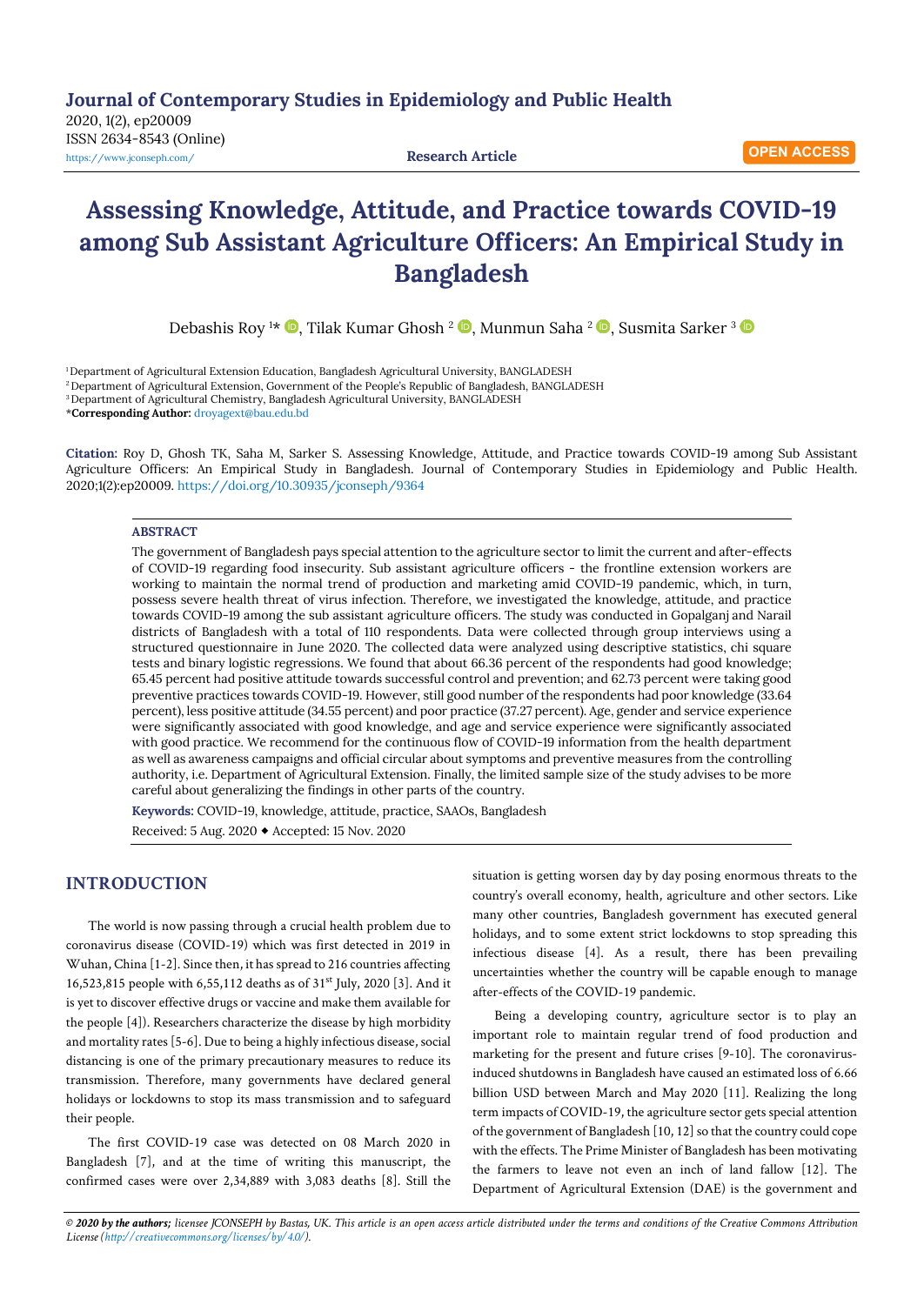core entity responsible for the advisory services regarding crop agriculture in Bangladesh [13]. With a well developed organogram, DAE provides advisory services to the farmers regarding crop production, protection and marketing. And during the current pandemic situation, DAE is still providing services to maintain food production [14].

Sub Assistant Agriculture Officers (SAAOs) are the frontline staffs of DAE who deliver extension services at the door of the farmers [15]. They usually work at the block level (each block consists of 900-1000 farm households), and are responsible to implement any agricultural programme with proper supervision of Sub-district Agriculture Officers (UAO) and Agriculture Extension Officers (AEO) in the field level. Apart from agriculture, they also play role in building awareness of the rural community regarding any urgent situation. However, in view of accelerating the food security for the current and future crises, and due to the pick crop growing session, SAAOs are working hard to deliver their services during this COVID-19 pandemic. This in turn possesses serious health threats to SAAOs of being infected by COVID-19, if proper precautionary measures are not taken. Literature suggests that the lack of knowledge or misconception can lead to the virus infection, spread of disease and poor preventive practices [16-17]. The

successful control of the COVID-19 crisis is highly associated with people's adherence to the preventive measures which is affected by their knowledge, attitude and practice (KAP) [18-19]. The KAP studies provide baseline information about the types of intervention required, and help determine people's readiness to accept behavioural change measures to cope with COVID-19 [1]. From this background, the present study was designed to assess the KAP of the SAAOs regarding COVID-19. A good volume of studies were found assessing KAP regarding COVID-19 among general public in Bangladesh [20-25]. To the best of our knowledge, no such study was conducted yet to address SAAO's KAP towards COVID-19. Therefore, the present study was conducted to assess knowledge, attitude and practice towards COVID-19 among SAAOs, and to determine the factors associated with KAP among SAAOs.

# **MATERIALS AND METHODS**

# **Study Location and Participants**

A cross-sectional survey was conducted to attain the objectives of the study. The study was conducted in five sub-districts (*upazila*) of Narail and Gopalganj districts, Bangladesh (**Figure 1**). The location was



**Figure 1.** Map showing study areas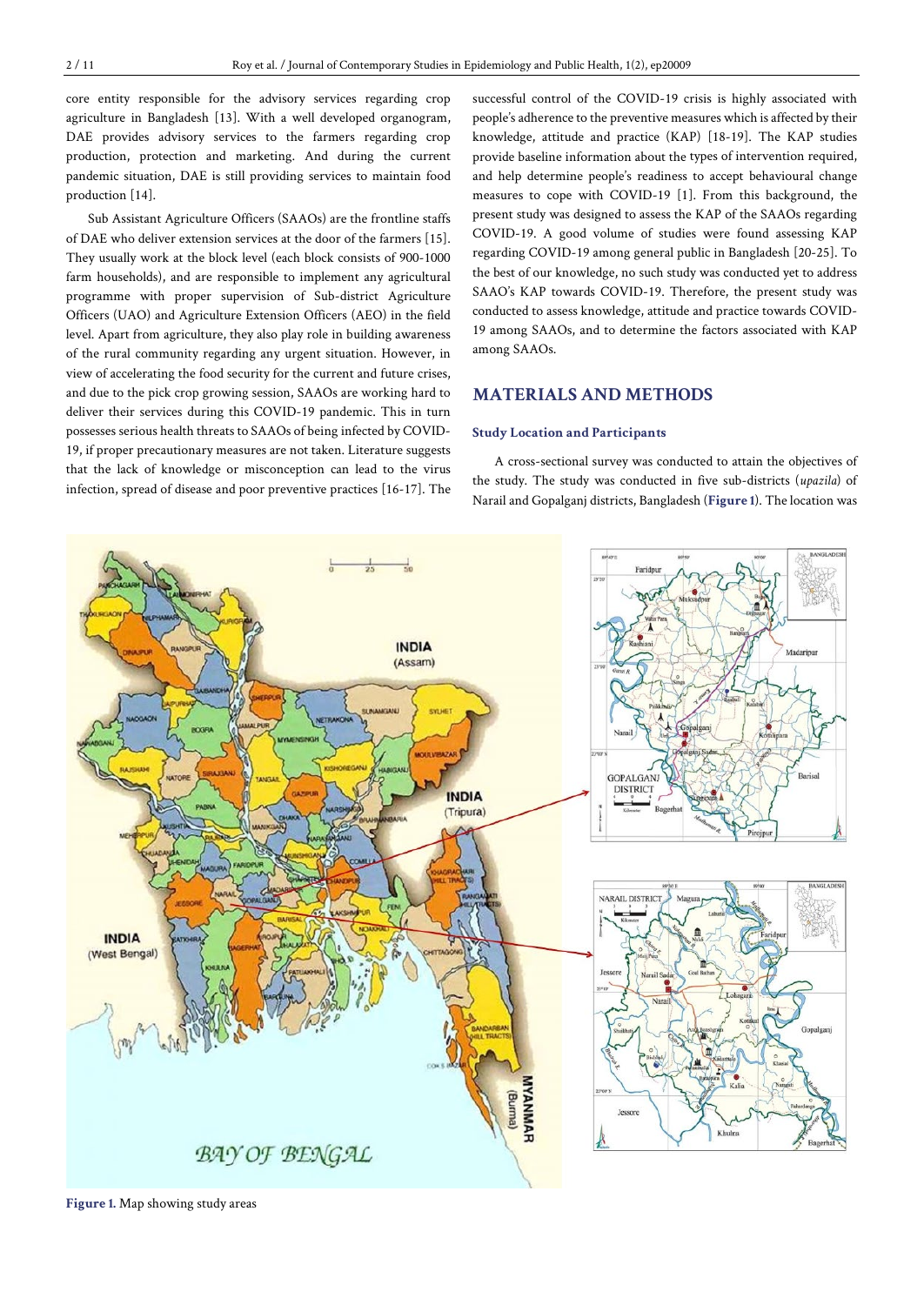selected purposively for easy accessibility and availability and willingness of the respondents to participate in the survey. A census method was used to select all the SAAOs for data collection. There were a total of 122 SAAOs working for agriculture office in the five studied sub-districts; however, 110 SAAOs were participated in the final survey. Group interviews were conducted with a structured questionnaire for data collection. Preventive practices such as wearing mask, maintaining social distance (3 feet) and hand hygiene were carefully maintained during the interviews.

# **Survey Instrument and Data Collection**

A structured questionnaire was used to collect data from the respondents during the month of June 2020. The group interviews were conducted on the weekly meeting days of the respective subdistrict's agriculture office. The survey questionnaire is an adaptation of measures with some modifications of previously conducted studies [1- 2,26]. The survey questionnaire was further validated through expert's (i.e. two researchers of pharmacy and medical background) judge rating. The questionnaire was consisted of three parts, i) the first part sought for the socio-economic profile of the respondents, ii) the second part assessed the information sources from where the respondents collect COVID-19 information, and iii) the last part examined the KAP regarding COVID-19 among SAAOs. The questionnaire was first developed in English and then translated into *Bengali* language for easy understanding of the respondents.

A total of 12 measures were adapted from [1-2] to assess knowledge of the SAAOs regarding COVID-19 diseases. The items cover clinical presentations (items 1-4), transmission routes (items 5-7), and prevention and control (items 8-12) of COVID-19. The items were asked to the respondents against three possible responses of true, false and do not know. A correct answer was assigned 1, whereas 0 was assigned for an incorrect or do not know answer.Hence, the knowledge score regarding COVID-19 ranged from 0-12, where 0 indicates no knowledge and 12 indicates better knowledge.

Regarding attitude of the respondents towards COVID-19, a five point rating scale was used. Five statements on control of COVID-19, confidence on government's role, follow standard precautions, taking action when symptom is shown and impact on agriculture. The first two statements were adapted from [1-2], the rest three statements were created by the authors in consultation with experts and reviewed literature. Each statement was asked to the respondent against five possible responses, i.e. strongly agree, agree, neutral, disagree and strongly disagree with corresponding scores of 5, 4, 3, 2 and 1, respectively. The attitude score ranged from 5-25, where 5 indicates low attitude and 25 indicates high attitude.

To assess practice to prevent COVID-29 infection, ten (10) items were adapted and asked to the respondents against yes, no and sometimes. A score 1 was assigned for yes, and 0 was assigned for no/sometimes. Thus, the practice score ranged from 0-10, where 0 indicates no practice and 10 indicates sufficient practice. The items were adapted from the guidelines of WHO and other literature [26].

# **Ethical Considerations**

The study was conducted in accordance with the ethical standards of 2013 Declaration of Helsinki. Before interviewing the respondents, the purpose and nature of the study, voluntary participation, confidentiality and anonymity was informed to the respondents. The respondents were free to decline at any stage of the interview process.

**Table 1.** Demographic characteristics of the respondents (N = 110)

|                              | Demographic characters | Number | Percentage |
|------------------------------|------------------------|--------|------------|
|                              | $Up$ to $30$           | 25     | 22.7       |
| Age (years)                  | $31 - 40$              | 52     | 47.3       |
|                              | $41 - 50$              | 18     | 16.4       |
|                              | Above 50               | 15     | 13.6       |
| Education                    | Diploma in agriculture | 110    | 100.0      |
| Gender                       | Male                   | 85     | 77.3       |
|                              | Female                 | 25     | 22.7       |
| Marital status               | Married                | 95     | 86.4       |
|                              | Unmarried              | 15     | 13.6       |
|                              | $Up$ to $10$           | 38     | 34.5       |
| <b>Service</b><br>experience | $11 - 20$              | 31     | 28.2       |
| (years)                      | $21 - 30$              | 20     | 18.2       |
|                              | Above 30               | 21     | 19.1       |

#### **Statistical Analysis**

The data were analysed using Statistical Package for Social Science (SPSS) ver. 22 and Microsoft Excel ver. 13. Descriptive statistics such as frequencies, percentage, mean and inferential statistics such as Chi  $(\chi_2)$ square test were used to report the findings. A binary logistic regression analysis was applied to identify the factors associated with good knowledge, more positive attitude and good practice. The results of the binary logistic regression were expressed as odds ratio (OR) and 95% confidence of interval (CI) and  $P < 0.05$  was considered to indicate significance. Cronbach's alpha coefficient was used determine the internal consistency of knowledge, attitude and practice items. The results showed that the Cronbach's alpha coefficient for knowledge questionnaire was 0.713, for attitude questionnaire was 0.754, and for practice questionnaire was 0.708, indicating acceptable internal consistency [27].

# **RESULTS**

## **Demographic Characteristics**

Demographic characteristics of the respondents are presented in **Table 1**. A total of 110 respondents willingly participated in the study. The education qualification of the SAAOs is Diploma in agriculture (100.0 percent). Out of the total, nearly half of the respondents (47.3 percent) were 31-40 years of age. The majority of the respondents were male (77.3 percent) and married (86.4 percent). **Table 1** further show that the majority of the respondents (34.5 percent) had service experience of up to 10 years followed by 28.2 percent having service experience of 10-20 years.

## **Collection of Information about COVID-19**

The respondents were asked to indicate different information sources through which they collect information about COVID-19. The respondents would collect information through using different information sources(see **Figure 2**). Social media was widely used by the respondents (89.1 percent) to collect information about COVID-19. Just immediately after social media, the respondents were used to collect information through television (81.8 percent) and friends and family (79.1 percent). However, some 29.1 percent SAAOs collected information from other sources, for example, healthcare workers and colleagues.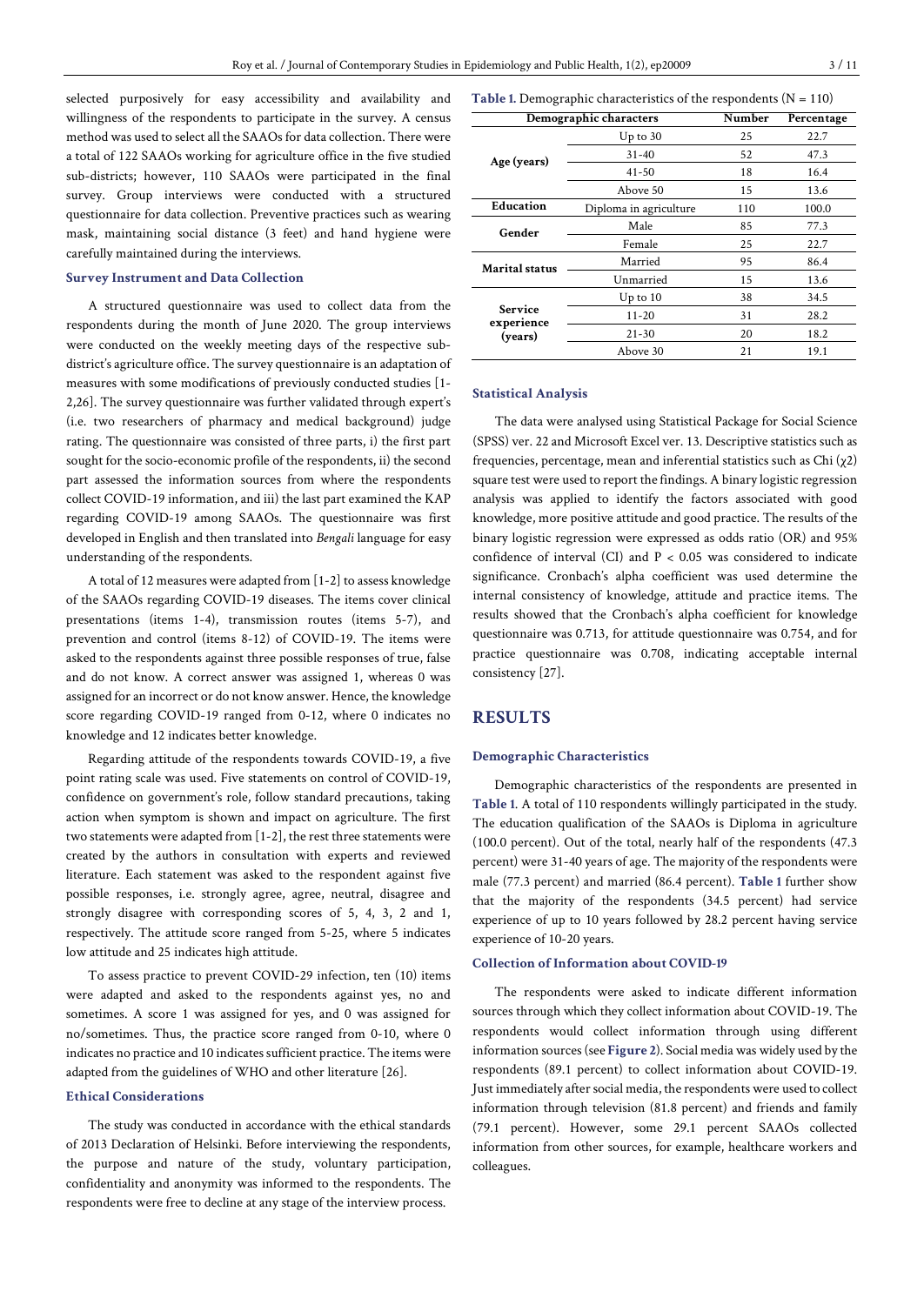

**Figure 2.** Sources of information about COVID-19 (N = 110)

## **Table 2.** Knowledge of SAAOs about COVID-19 (N = 110)

|    | <b>Questions</b>                                                                                                                                                              |             | False      | Not sure              |
|----|-------------------------------------------------------------------------------------------------------------------------------------------------------------------------------|-------------|------------|-----------------------|
|    |                                                                                                                                                                               | N(%)        | $N(\%)$    | N(%)                  |
|    | <b>Clinical presentations</b> (correct answer = $84.33\%$ )                                                                                                                   |             |            |                       |
|    | The main clinical symptoms of COVID-19 are fever, fatigue, dry cough, and myalgia.                                                                                            | 104 (94.55) | 6(5.45)    | 0(0.0)                |
| 2. | Unlike the common cold, stuffy nose, runny nose, and sneezing are less common in persons infected with the COVID-19<br>virus.                                                 | 84 (76.36)  | 8(7.27)    | 18 (16.36)            |
| 3. | There currently is no effective cure for COVID-2019, but early symptomatic and supportive treatment can help most<br>patients recover from the infection.                     | 96(87.27)   | 4(3.64)    | 10(9.09)              |
| 4. | Not all persons with COVID-2019 will develop to severe cases. Only those who are elderly, have chronic illnesses, and are<br>obese are more likely to be severe cases.        | 87 (79.09)  | 8(7.27)    | 15(13.64)             |
|    | <b>Transmission routes</b> (correct answer = $61.52\%$ )                                                                                                                      |             |            |                       |
| 5. | Eating or contacting wild animals would result in the infection by the COVID-19 virus.                                                                                        | 73 (66.4)   | 37(33.6)   | 0(0.0)                |
| 6. | Persons with COVID-2019 cannot infect the virus to others when a fever is not present.                                                                                        | 23(20.91)   |            | 70 (63.64) 17 (15.45) |
| 7. | The COVID-19 virus spreads via respiratory droplets of infected individuals.                                                                                                  | 96(87.27)   | 5(4.55)    | 9(8.18)               |
|    | <b>Prevention and control</b> (correct answer = $88.91\%$ )                                                                                                                   |             |            |                       |
| 8. | Ordinary residents can wear general medical masks to prevent the infection by the COVID-19 virus.                                                                             | 95(86.36)   | 15 (13.64) | 0(0.0)                |
| 9. | It is not necessary for children and young adults to take measures to prevent the infection by the COVID-19 virus.                                                            | 6(5.5)      | 94(85.45)  | 10(9.05)              |
|    | 10. To prevent the infection by COVID-19, individuals should avoid going to crowded places such as train stations and avoid<br>taking public transportations                  | 104 (94.55) | 6(5.45)    | 0(0.0)                |
|    | 11. Isolation and treatment of people who are infected with the COVID-19 virus are effective ways to reduce the spread of the<br>virus                                        | 96 (87.27)  | 9(8.18)    | 5(4.55)               |
|    | 12. People who have contact with someone infected with the COVID-19 virus should be immediately isolated in a proper<br>place. In general, the observation period is 14 days. | 100(90.91)  | 10(9.09)   | 0(0.0)                |

Correct answers are indicated in bold

# **Knowledge about COVID-19**

A total of twelve questions were asked to the respondents regarding COVID-19 knowledge (**Table 2**). The correct answer rates for all the respondents ranged from 33.6 to 94.5 percent. The average knowledge score was 8.74 with standard deviation of 2.053. The correct answer on knowledge of clinical presentations was 84.33 percent representing an acceptable level of knowledge. Most of the respondents knew that the main clinical symptoms of COVID-19 are fever, fatigue, dry cough and myalgia (94.5 percent). However, still approximately 23.63 percent of the SAAOs either did not know or wrongly perceived the common cold symptoms as COVID-19 symptoms, and around 36.36 percent of the SAAOs were unaware that a COVID-19 infected person without fever can also spread the virus. The correct answer regarding knowledge on transmission routes of the virus was 61.52 percent. There is still confusion about transmission route, and only 33.6 percent of the respondent answered correctly when we asked them whether eating or touching wild animals would transmit the virus. **Table 2** further shows that the correct knowledge score about prevention and control was

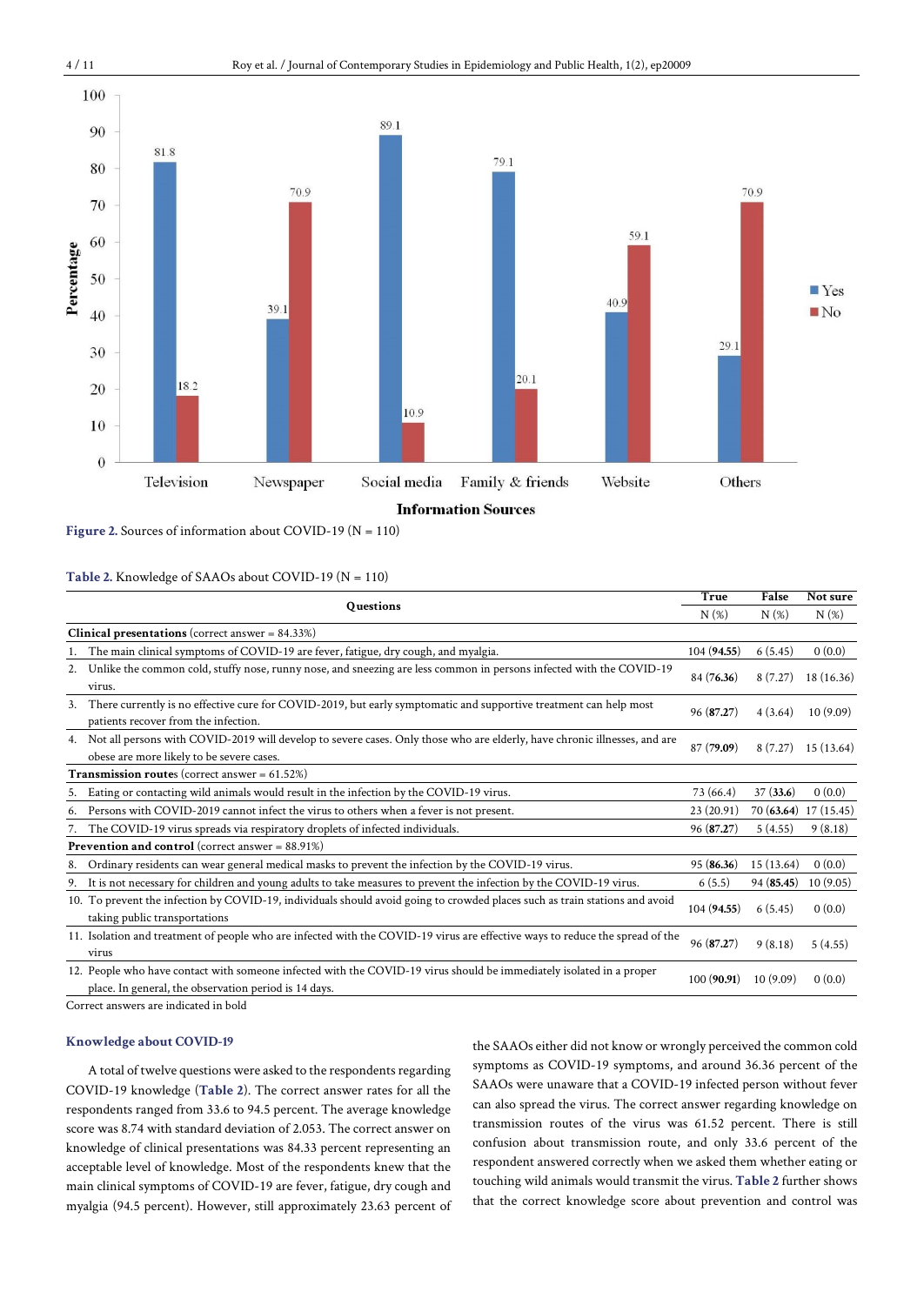#### **Table 3.** Differences in knowledge of the SAAOs by demographics (N = 110)

|                            |              | Knowledge  |            |                     |         |  |
|----------------------------|--------------|------------|------------|---------------------|---------|--|
| Demographic characters     |              | Poor       | Good       | $\chi$ <sup>2</sup> | p value |  |
|                            |              | N(%)       | N(%)       |                     |         |  |
| Overall                    |              | 37 (33.64) | 73 (66.36) |                     |         |  |
|                            | $Up$ to 30   | 12(48.0)   | 13(52.0)   |                     |         |  |
| Age (years)                | $31 - 40$    | 21(40.38)  | 31(59.62)  |                     |         |  |
|                            | $41 - 50$    | 3(16.67)   | 15(83.33)  | 10.581              | .014    |  |
|                            | Above 50     | 1(6.67)    | 14 (93.33) |                     |         |  |
| Gender                     | Male         | 24(28.24)  | 61 (71.76) | .027                | .033    |  |
|                            | Female       | 13(52.0)   | 12(48.0)   |                     |         |  |
| <b>Marital status</b>      | Married      | 33 (34.74) | 62(65.26)  |                     |         |  |
|                            | Unmarried    | 4(26.67)   | 11(73.33)  | .539                | .770    |  |
|                            | $Up$ to $10$ | 12(31.58)  | 26(68.42)  |                     |         |  |
| Service experience (years) | $11 - 20$    | 5(16.13)   | 26 (83.87) |                     |         |  |
|                            | $21 - 30$    | 11(55.0)   | 9(45.0)    | 9.218               | .027    |  |
|                            | Above 30     | 9(42.86)   | 12(57.14)  |                     |         |  |

P<0.05 was considered to indicate significance.

Overall knowledge scores ranged from 0 – 12.

A score of ≤ 8 was set for poor knowledge and > 8 was set for good knowledge.

| Table 4. Factors associated with good knowledge about COVID-19 ( $N = 110$ ) |  |  |
|------------------------------------------------------------------------------|--|--|
|------------------------------------------------------------------------------|--|--|

|                            |              | <b>OR</b> | P value | 95% CI |        |
|----------------------------|--------------|-----------|---------|--------|--------|
| Demographic characters     |              |           |         | Lower  | Upper  |
|                            | $Up$ to 30   | .012      | .001    | .001   | .163   |
| Age (years)                | $31 - 40$    | .017      | .001    | .002   | .183   |
|                            | $41 - 50$    | .050      | .028    | .003   | .718   |
|                            | Above 50     | 1.00      |         |        |        |
| Gender                     | Male         | 4.042     | .020    | 1.249  | 13.082 |
|                            | Female       | 1.00      |         |        |        |
| <b>Marital status</b>      | Married      | .510      | .365    | .119   | 2.191  |
|                            | Unmarried    | 1.00      |         |        |        |
|                            | $Up$ to $10$ | 4.608     | .040    | 1.075  | 19.742 |
| Service experience (years) | $11 - 20$    | 9.302     | .006    | 1.913  | 45.224 |
|                            | $21 - 30$    | .581      | .513    | .114   | 2.962  |
|                            | Above 30     | 1.00      |         |        |        |

CI: confidence of interval, OR: odds ratio

88.91 percent representing an acceptable level of knowledge. The majority of the respondents knew that they should avoid going crowed places (94.5 percent) to prevent COVID-19 transmission.

Difference in knowledge scores about COVID-19 by different demographic characteristics of the respondents was assessed using chi (χ2) square test. The study found that the majority of the respondents (66.36 percent), i.e. around six in every ten SAAOs, had good knowledge about COVID-19. The findings in **Table 3** show that the knowledge scores were significantly different across age, gender and service experience. The respondents of above 50 years of age had significantly greater knowledge (93.33 percent, *p*-value =.014) than the other age groups which is significant. Male respondents had significantly higher knowledge about COVID-19 (71.76 percent, *p*value =.033) than female respondents. The results also show a significant difference in knowledge scores among service experience groups (*p*-value =.027) implying that the respondents who had service experience of 10-20 years had greater knowledge (83.87 percent) over the other service experience groups.

The outputs of the binary logistic regression as presented in **Table 4** reveal that the age-groups of up to 30 years of age (OR:.012,  $P =$ 0.001), 31-40 years (OR:.017, P = 0.001) and 41-50 years (OR:.050, P

 $=$ .028); male respondents (OR: 4.042, P = 0.020); service experience groups of up to 10 years (OR:  $4.608$ ,  $P = .040$ ) and  $10-20$  years (OR: 9.302, P =.006) were significantly associated with good knowledge of the SAAOs about COVID-19.

#### **Attitude of SAAOs towards COVID-19**

The respondents were asked to respond to five questions concerning their attitude towards COVID-19 (**Table 5**). For the first question, the majority of the respondents (74.6 percent) had confidence that Bangladesh would be able to control COVID-19. Over 66.3 percent respondents agreed that the Bangladesh government was handling the COVID-19 crisis well. **Table 5** suggests that an overwhelming majority of the respondents (97.3 percent) agreed to follow the precautionary measures to prevent COVID-19 transmission, and an 82.7 percent of the respondents agreed to call to the hotline number if any symptom is observed. Finally, over half of the respondents (51.0 percent) agreed that COVID-19 will have long term negative impact on agriculture in Bangladesh, whereas 32.7 percent of them disagreed with the question.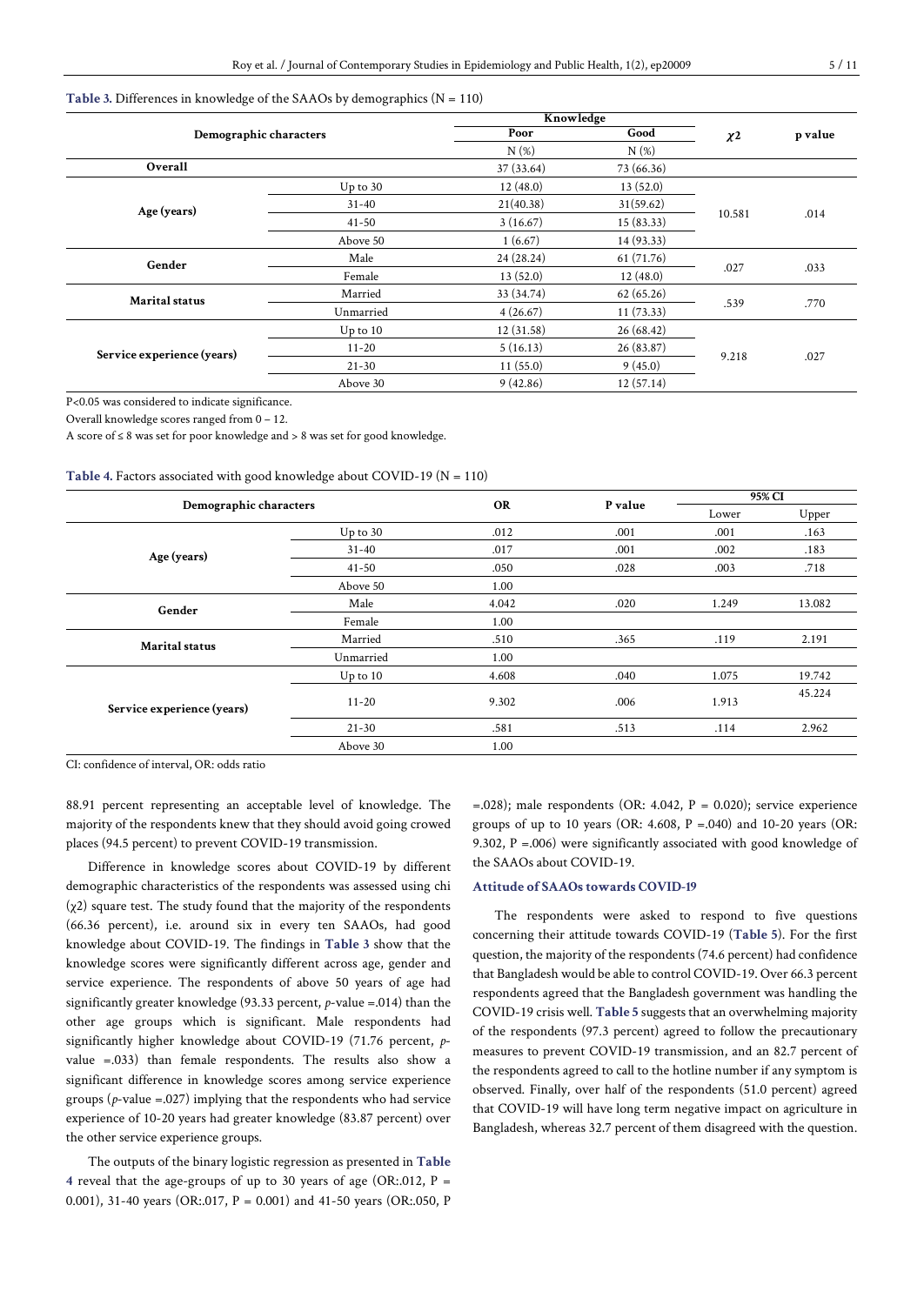## **Table 5.** Attitude of the SAAOs towards COVID-19 (N = 110)

|                                                                                                                |           | Level of agreement |          |          |         |  |
|----------------------------------------------------------------------------------------------------------------|-----------|--------------------|----------|----------|---------|--|
| <b>Statements</b>                                                                                              | <b>SA</b> | A                  | N        | D        | SD      |  |
|                                                                                                                | N(%)      | N(%)               | $N(\%)$  | N(%)     | $N(\%)$ |  |
| 1. Do you agree that COVID-19 will finally be successfully controlled?                                         | 50(45.5)  | 32(29.1)           | 25(22.7) | 1(.9)    | 2(1.8)  |  |
| 2. Bangladesh govt, is handling the COVID-19 health crisis very well.                                          | 38 (34.5) | 35(31.8)           | 15(13.6) | 22(20.0) | 0(0.0)  |  |
| 3. We should follow the precautions set by the Ministry of Health and WHO to prevent COVID-19<br>transmission. | 66(60.0)  | 41 (37.3)          | 3(2.7)   | 0(0.0)   | 0(0.0)  |  |
| 4. We should call to hotline number provided by the Ministry of Health if any symptom is observed.             | 55(50.0)  | 36(32.7)           | 16(14.5) | 3(2.7)   | 0(0.0)  |  |
| 5. COVID-19 will have long term negative impact on agriculture.                                                | 17(15.5)  | 39(35.5)           | 18(16.4) | 34(30.9) | 2(1.8)  |  |

SA = Strongly Agree, A = Agree, N = Neutral, D = Disagree, SD = Strongly Disagree

#### **Table** 6. Differences in attitude of the SAAOs by demographics  $(N = 110)$

|                            |              | Attitude      |               |        |         |
|----------------------------|--------------|---------------|---------------|--------|---------|
| Demographic characters     |              | Less positive | More positive | χ2     | p value |
|                            |              | $N(\%)$       | $N(\%)$       |        |         |
| Overall                    |              | 38 (34.55)    | 72 (65.45)    |        |         |
|                            | $Up$ to 30   | 15(60.0)      | 10(40.0)      |        |         |
| Age (years)                | $31 - 40$    | 16(30.77)     | 36(69.23)     | 10.104 | .018    |
|                            | $41 - 50$    | 4(22.22)      | 14 (77.78)    |        |         |
|                            | Above 50     | 3(20.0)       | 12(80.0)      |        |         |
| Gender                     | Male         | 26(30.59)     | 59 (69.41)    | .108   | .150    |
|                            | Female       | 12(48.0)      | 13(52.0)      |        |         |
| <b>Marital</b> status      | Married      | 32 (33.68)    | 63 (66.32)    | .633   | .771    |
|                            | Unmarried    | 6(40.0)       | 9(60.0)       |        |         |
|                            | $Up$ to $10$ | 11(28.95)     | 27(71.05)     |        |         |
| Service experience (years) | $11 - 20$    | 7(22.58)      | 24 (77.42)    |        |         |
|                            | $21 - 30$    | 10(50.0)      | 10(50.0)      | 6.189  | .103    |
|                            | Above 30     | 10(47.62)     | 11(52.38)     |        |         |

P<0.05 was considered to indicate significance.

Overall attitude scores ranged from 0 – 25.

A score of ≤18 was set for less positive and >18 was set for more positive attitude.

#### **Table 7.** Factors associated with positive attitude towards COVID-19 (N = 110)

| Demographic characters     |              |           | P value | 95% CI |        |
|----------------------------|--------------|-----------|---------|--------|--------|
|                            |              | <b>OR</b> |         | Lower  | Upper  |
|                            | $Up$ to 30   | .195      | .211    | .015   | 2.521  |
| Age (years)                | $31 - 40$    | 2.117     | .527    | .207   | 21.640 |
|                            | $41 - 50$    | .978      | .986    | .080   | 11.907 |
|                            | Above 50     | 1.00      |         |        |        |
| Gender                     | Male         | 1.421     | .632    | .338   | 5.981  |
|                            | Female       | 1.00      |         |        |        |
| <b>Marital</b> status      | Married      | 2.422     | .285    | .479   | 12.244 |
|                            | Unmarried    | 1.00      |         |        |        |
|                            | $Up$ to $10$ | 5.176     | .102    | .723   | 37.047 |
| Service experience (years) | $11 - 20$    | 1.638     | .630    | .220   | 12.208 |
|                            | $21 - 30$    | 2.213     | .433    | .304   | 16.104 |
|                            | Above 30     | 1.00      |         |        |        |

CI: confidence of interval, OR: odds ratio

The overall attitude score (Mean = 20.1818, SD = 3.307) shows that the respondents had highly positive attitude towards control of COVID-19 (**Table 6**). The chi (χ2) square results show that there was significant difference in the attitude scores among age groups (*p*-value =.018). The respondents of above 50 years of age had significant and positive attitude towards COVID-19 control compared with other age groups (80.0 percent). Although our findings found an overall more positive attitude towards COVID-19 control (**Table 6**), prevention and impacts, interestingly, the binary logistic regression outputs suggest that the positive attitude of the SAAOs towards COVID-19 was significantly associated with demographic characteristics (**Table 7**).

#### **Preventive Practice towards COVID-19**

A total of ten questions concerning prevention and control of COVID were used to measure the practice of the respondents (**Table 8**). The average practice score was 7.696 with standard deviation of 2.018. The results show that 93.6 percent of the respondents were wearing mask when leaving home. The results further show that a significant number of the respondents were maintaining hand hygiene (89.1 percent). Another 87.3 percent of the respondents were avoiding touching eyes, nose or mouth, and over 81.8 percent of them were maintaining social distance in the work or public places. Although the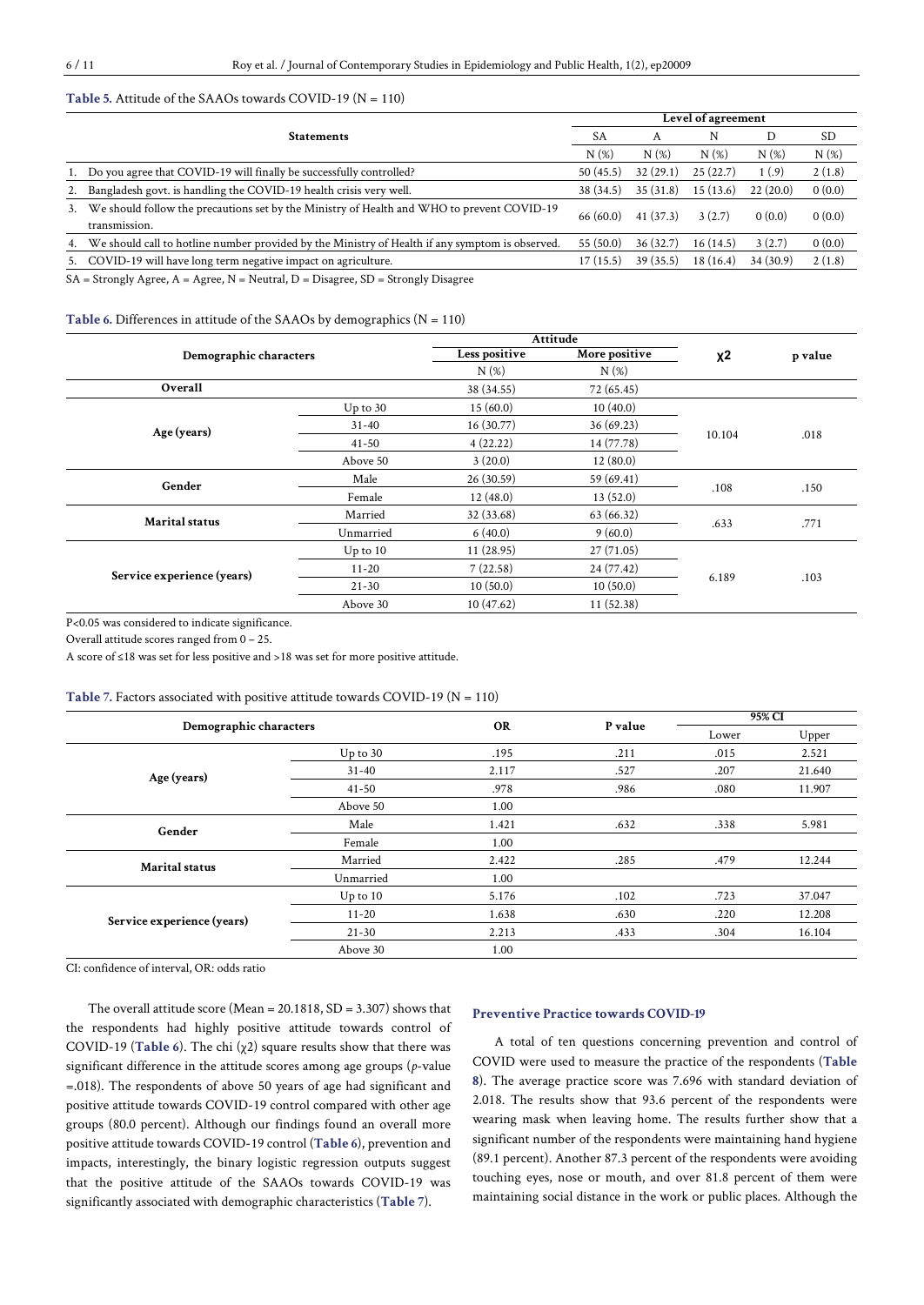## **Table 8.** Preventive practice towards COVID-19 (N = 110)

| <b>Practices</b>                                                               | Yes       | N <sub>o</sub> | <b>Sometimes</b> |
|--------------------------------------------------------------------------------|-----------|----------------|------------------|
|                                                                                | N(%)      | N(%)           | $N(\%)$          |
| 1. Do you avoid crowded place?                                                 | 75 (68.2) | 33(30.0)       | 2(1.8)           |
| 2. Do you wear a mask when leaving home?                                       | 103(93.6) | 7(6.4)         | ٠                |
| 3. Do you maintain hand hygiene?                                               | 98 (89.1) | 8(7.3)         | 4(3.6)           |
| 4. Do you maintain social distance when in work/public place?                  | 90(81.8)  | 12(10.9)       | 8(7.3)           |
| 5. Do you avoid touching your eyes, nose or mouth as far as you can?           | 96 (87.3) | 9(8.2)         | 5(4.5)           |
| 6. Do you eat nutritious foods to improve immunity?                            | 84 (76.4) | 24(21.8)       | 2(1.8)           |
| 7. Do you avoid visitors to the house?                                         | 79 (71.8) | 24(21.8)       | 7(6.4)           |
| 8. Do you go outside of home only for urgent need?                             | 74 (67.3) | 30(27.3)       | 6(5.5)           |
| 9. Do you cover your nose and mouth with a tissue during sneezing or coughing? | 67(60.9)  | 38 (34.5)      | 5(4.5)           |
| 10. Do you throw the used tissue in the trash?                                 | 60(54.5)  | 46(41.8)       | 4(3.6)           |

## **Table** 9. Differences in practice of the SAAOs by demographics  $(N = 110)$

|                            |              | Practice   |            |       |         |
|----------------------------|--------------|------------|------------|-------|---------|
| Demographic characters     |              | Poor       | Good       | $x^2$ | p value |
|                            |              | N(%)       | $N(\%)$    |       |         |
| Overall                    |              | 41 (37.27) | 69 (62.73) |       |         |
|                            | $Up$ to 30   | 9(36.0)    | 16(64.0)   |       |         |
| Age (years)                | $31 - 40$    | 22(42.31)  | 30 (57.69) |       |         |
|                            | $41 - 50$    | 6(33.33)   | 12(66.67)  | 1.422 | .700    |
|                            | Above 50     | 4(26.67)   | 11(73.33)  |       |         |
| Gender                     | Male         | 28 (32.94) | 57 (67.06) |       | .083    |
|                            | Female       | 13(52.0)   | 12(48.0)   | 3.001 |         |
| Marital status             | Married      | 36 (37.89) | 59(62.11)  |       |         |
|                            | Unmarried    | 5(33.33)   | 10(66.67)  | .115  | .734    |
|                            | $Up$ to $10$ | 8(21.05)   | 30 (78.95) |       |         |
| Service experience (years) | $11 - 20$    | 11(35.48)  | 20(64.52)  |       |         |
|                            | $21 - 30$    | 12(60.0)   | 8(40.0)    | 9.698 | .021    |
|                            | Above 30     | 10(47.62)  | 11 (52.38) |       |         |

P<0.05 was considered to indicate significance.

Overall practice scores ranged from 0 – 10.

A score of  $\leq 6$  was set for poor practice and  $> 6$  was set for good practice.

#### **Table 10.** Factors associated with good practice towards COVID-19 (N = 110)

|                                                | Demographic characters |           |         | 95% CI |        |
|------------------------------------------------|------------------------|-----------|---------|--------|--------|
|                                                |                        | <b>OR</b> | P value | Lower  | Upper  |
|                                                | $Up$ to 30             | .275      | .163    | .045   | 1.686  |
| Age (years)<br>Gender<br><b>Marital</b> status | $31 - 40$              | .180      | .028    | .039   | .829   |
|                                                | $41 - 50$              | .218      | .101    | .035   | 1.345  |
|                                                | Above 50               | 1.00      |         |        |        |
|                                                | Male                   | 2.306     | .107    | .834   | 6.379  |
|                                                | Female                 | 1.00      |         |        |        |
|                                                | Married                | 1.098     | .893    | .283   | 4.254  |
|                                                | Unmarried              | 1.00      |         |        |        |
|                                                | $Up$ to $10$           | 5.222     | .020    | 1.300  | 20.974 |
| Service experience (years)                     | $11 - 20$              | 2.417     | .202    | .623   | 9.373  |
|                                                | $21 - 30$              | .613      | .483    | .156   | 2.409  |
|                                                | Above 30               | 1.00      |         |        |        |

CI: confidence of interval, OR: odds ratio

majority respondents (68.2 percent) were avoiding crowded place, but still a good number of them did not avoid crowded place (30.0 percent).

The results shown in **Table 9** reveal that the majority of the respondents (62.73 percent) reported good practice to prevent and control COVID-19. The chi (χ2) square results reveal that there was significant difference in practice scores between service experience group (*p*-value =.021) (**Table 9**). The respondents having service experience of up to 10 years (78.95 percent) were more likely to have good practice compared with other respondents having service

experience more than 10 years. From the outputs of binary logistic regression (**Table 10**), we found that the respondents of 31-40 years of age (OR:.180,  $P = 0.028$ ); and service experience of up to 10 years (OR: 5.222,  $P = 0.020$ ) were significantly associated with good practice of the respondents.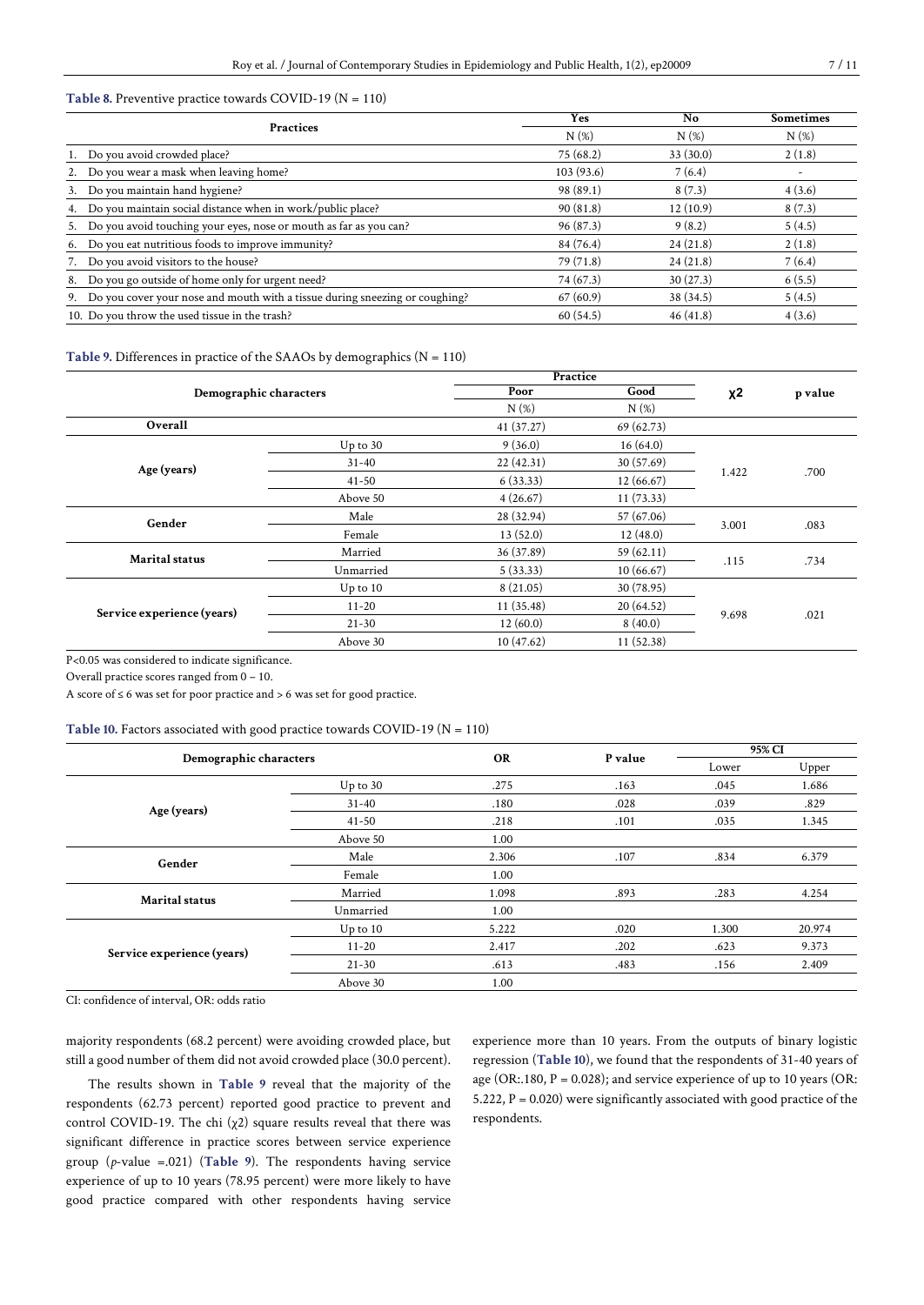# **DISCUSSION**

To the best of our knowledge, this is the first study investing KAP towards COVID-19 among SAAOs in Bangladesh. The purpose of this study was to explore the knowledge, attitude and practice towards COVID-19 and associated factors. The study found that the most of the SAAOs were using social media to collect information about COVID-19 (**Figure 2**). The possible explanation could be that the respondents were relying heavily on social media during the lockdowns, and thiscan be justified by a study [28], reporting that the use of internet has been increased by 15-20 percent during the lockdowns in Bangladesh. Some other studies [19-20] reported similar to our finding. Next to the social media, television and friends and family were important information sources of COVID-19 (**Figure 2**). These findings are consistent with a study in Pakistan [17], where reported that the healthcare workers were using social media followed by television and radio for collecting information about COVID-19. Other researchers [29-31] also reported similar findings.

Average knowledge score of the SAAOs was 8.74±2.053, suggesting an overall 72.83 percent (8.74/12\*100) correct rate on the knowledge test. Although most of the SAAOs had good knowledge of about COVID-19, there is still need to increase knowledge of about 33.64 percent of them (**Table 3**). However, our good knowledge score is higher than the previously recorded good knowledge among Bangladeshi people [20, 22], but lower than the Chinese people [2]. Our findings differ with a study [24], reporting inaccurate knowledge of the people of Bangladesh about COVID-19. The findings indicate that the SAAOs were having sufficient knowledge COVID-19 symptom and preventive measures, but noticeable confusion was found in case of transmission routes of the virus (**Table 2**). For instance, only 33.6 percent SAAOs answered correctly regarding the question 'whether touching or eating wild animals can spread COVID-19'. Possibly the overload of information may be responsible for thisconfusion [1]. This implies that dissemination of concrete information regarding transmission of the virus is inevitable. The findings are consistent with some other studies in Bangladesh [20,25] and Malaysia [1].

The SAAOs above 50 years of age had significantly higher knowledge about COVID-19 (**Table 3**). A possible explanation may be that the elderly people are perceived as high risk of COVID-19 infection (1,32). A research in Malaysia [1] found that the respondents of above 50 years of age had higher knowledge about COVID-19. The study in China [2] supports our findings, but other studies [20,24] differ that the younger people had significantly adequate knowledge about COVID-19 in Bangladesh. We also found that the male respondents had higher knowledge about COVID-19. This finding is in line with a study in China [2], but another study reported that female had adequate knowledge about COVID-19 in Bangladesh [20]. The study also suggests that SAAOs having service experience of 10-20 years had higher knowledge about COVID-19. Binary logistic regression reveals that the age of the SAAOs were significantly associated with good knowledge (**Table 4**), and older respondents were more likely to have good knowledge about COVID-19. This finding justifies the higher knowledge of elderly people (**Table 3**). Similarly, male respondents were likely to have good knowledge, possibly due to their exposure to internet facilities and information collection behavior. A study [2] supports this finding by reporting that the female respondents were associated with poor knowledge about COVID-19 in China. The findings also suggest that the SAAOs of early and mid level service experience were more likely to have good knowledge about COVID-19.

The study indicated an overall positive attitude of the SAAOs towards COVID-19. Roughly eight out ten respondents showed positive attitude towards control of COVID-19 (**Table 6**). The finding is consistent with other studies in Bangladesh [20,24]. However, a study [25] differs with our finding that the majority of the respondents had negative attitude towards COVID-19 control in Bangladesh. Other researchers [17,30] also reported positive attitude of the respondents towards COVID-19 in their respective studies. Similar to a study in Bangladesh [20], we also found the majority of the respondents were confident about successful control of COVID-19. However, the findings contradict with another study [25], where reported that the COVID-19 situation will not remain under control. Other studies [1,2] support our finding. The SAAOs agreed that Bangladesh was handling the COVID-19 issue very well (**Table 5**), which is similar to a previous study in Bangladesh [20]. The good sign is - the SAAOs were determined to follow the precautionary measures set the WHO and to call to hotline number of provided by the Department of Health, Bangladesh. Possibly the SAAOs were conscious about the risks of COVID-19 and the Department of Health of Bangladesh could disseminate the proper information to the respondents. In addition, adequate knowledge of the SAAOs might have influenced to form positive attitude to take preventing measures. Although debatable, the majority of the SAAOs suspected that COVID-19 will have long term impact on agriculture of Bangladesh. This may be due to the SAAO's perceived barriers in providing advisory services to the farmers, expected market failure and unavailability of agricultural inputs due to COVID-19.

Older respondents had comparatively more positive attitude towards COVID-19 (**Table 6**). This may be due to more concern of the elderly and their higher knowledge about COVID-19 (see **Table 3**). Some researches [20,24-25] support these findings that the elderly respondents (30 years of age and above) showed positive attitude towards COVID-19 in Bangladesh. A Pakistan based study [17] differs with our findings reporting that attitude regarding COVID-19 did not differ significantly with age. Regarding factors associated with positive attitude (**Table 7**), we found that positive attitude was not influenced by age, gender, experience and occupation. This is also similar to a study in Pakistan [17]. On the contrary, a previous study [24] found that people's attitude towards COVID-19 was significantly associated with age in Bangladesh.

The findings reveal that the majority of the SAAOs had good practice towards COVID-19 (**Table 9**). The finding may be due to that the SAAOs were having good knowledge and more positive attitude towards COVID-19 [25]. However, the finding clearly indicates that a good percentage of the SAAOs (approximately 37.27 percent) are yet to follow good practices to prevent COVID-19 infection. Some previous studies in Bangladesh [20,24] also reported similar findings. Although the majority respondents were avoiding crowded place, but still a good number of them did not avoid crowded place. This finding is somewhat alarming as public gathering is one of the major routes for COVID-19 transmission [33]. Cultural norms might be influencing the decision of not avoiding public places despite the health risks [1]. The finding is consistent with another study [20], who found that around 37.9 percent Bangladeshi young adults either occasionally or never avoided crowded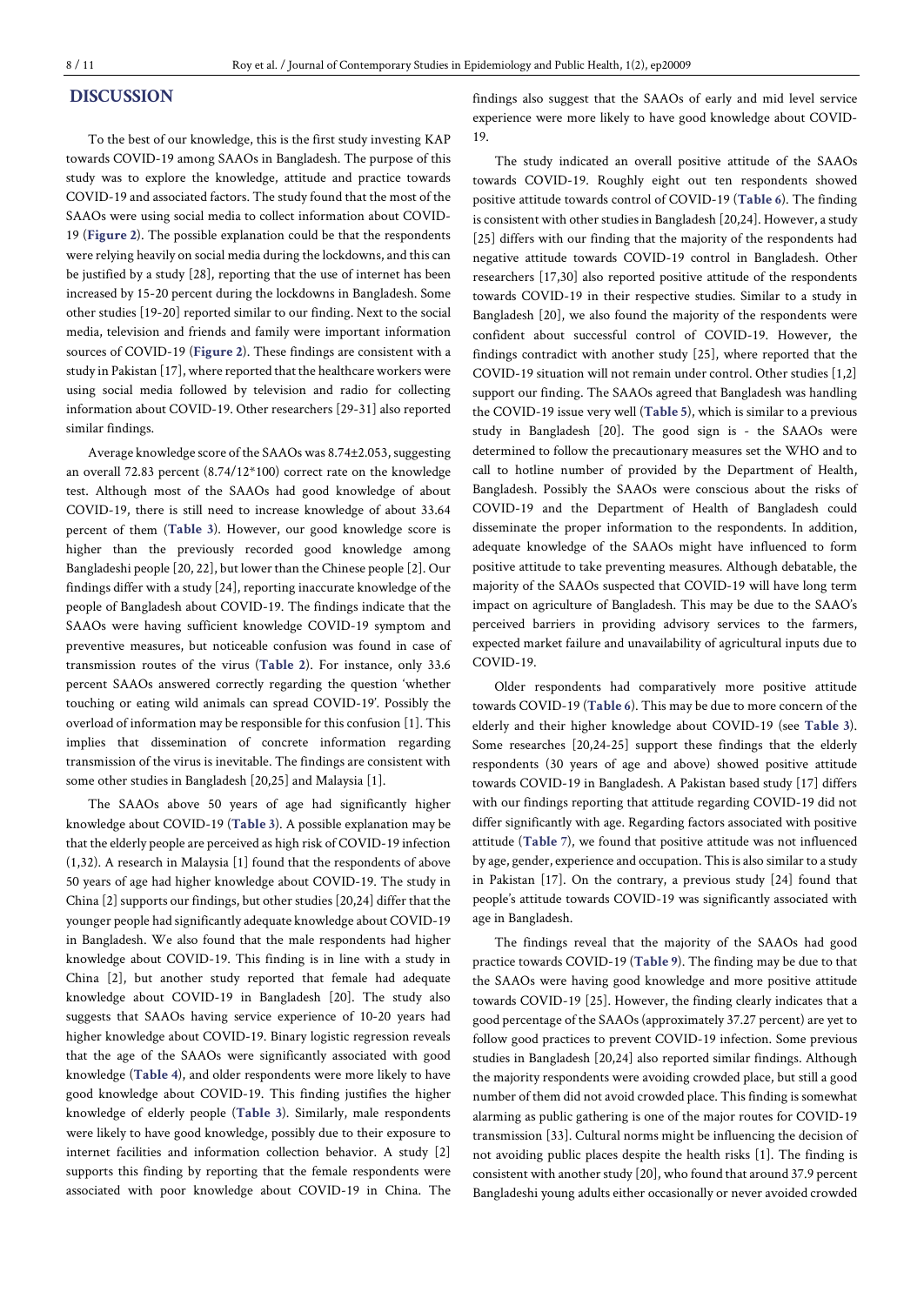place. The practice score differed significantly among service experience groups, i.e. SAAOs of up to 10 years of service experience had more practice towards COVID-19 (**Table 9**). A study in China [33] reported that the respondents having service experience of 5-9 years were more likely to stay at home with family members. Concerning factors associated with good practice (**Table 10**), we found age and service experience had influence on good practice towards COVID-19. The good practice was significantly associated with age and service experience in Pakistan as well [17].

# **LIMITATIONS OF THE STUDY**

Firstly, the study adapted KAP measures, some measures were self administered though, from previous surveys in a different country context. To adequately assess the KAP in our context, the measures should be revised and fine-tuned by some qualitative methods, for instance, focus group discussions, in-depth interviews and observations. Secondly, the study was confined in two districts of Bangladesh covering only 110 SAAOs; therefore, the sample representativeness may limit the generalisability of the findings on SAAOs in other parts of the country.

# **CONCLUSIONS**

Our findings indicate that the SAAOs of the studied sub-districts had good knowledge, positive attitude and good practice towards COVID-19. At the same time, the findings suggest that an unavoidable number of the respondents need to increase their knowledge level, attitude and practices. We found that age, gender and service experience of the SAAOs were significantly associated with good knowledge and good practice towards COVID-19. Therefore, continuous COVID-19 information dissemination by the government and health authorities is the key to improve the same. On the other hand, the controlling authority of the SAAOs, i.e. Department of Agricultural Extension (DAE) should take initiatives, for example, awareness campaigns, official circular about COVID-19 symptoms and protective measures, to increase knowledge and practices of the SAAOs to combat COVID-19.

# **ACKNOWLEDGEMENTS**

The authors extend their sincere thanks to all the Sub Assistant Agriculture Officers for their contribution towards the survey.

# **REFERENCES**

1. Azlan AA, Hamzah MR, Sern TJ, Ayub SH, Mohamad E. Public knowledge, attitudes and practices towards COVID-19: A crosssectional study in Malaysia. PLoS ONE, 2020; 15*:* 1-15. (doi: 10.1371/journal.pone.0233668).

- 2. Zhong B, Luo W, Li H, Zhang Q, Liu X, Li W, Li Y. Knowledge, attitudes, and practices towards COVID-19 among Chinese residents during the rapid rise period of the COVID-19 outbreak : a quick online cross-sectional survey. Int J Bio Sci. 2020; 16(10): 1745-52. (doi: 10.7150/ijbs.45221).
- 3. World Health Organization. Coronavirus disease (COVID-19) pandemic. Geneva, Switzerland 2020. Available at: [https://www.](https://www.who.int/emergencies/diseases/novel-coronavirus-2019?gclid=EAIaIQobChMIwr-ApYP36gIVTw4rCh0zkwudEAAYAiAAEgInHfD_BwE) [who.int/emergencies/diseases/novel-coronavirus-2019?gclid=](https://www.who.int/emergencies/diseases/novel-coronavirus-2019?gclid=EAIaIQobChMIwr-ApYP36gIVTw4rCh0zkwudEAAYAiAAEgInHfD_BwE) [EAIaIQobChMIwr-ApYP36gIVTw4rCh0zkwudEAAYAiAAEgI](https://www.who.int/emergencies/diseases/novel-coronavirus-2019?gclid=EAIaIQobChMIwr-ApYP36gIVTw4rCh0zkwudEAAYAiAAEgInHfD_BwE) [nHfD\\_BwE](https://www.who.int/emergencies/diseases/novel-coronavirus-2019?gclid=EAIaIQobChMIwr-ApYP36gIVTw4rCh0zkwudEAAYAiAAEgInHfD_BwE) (Accessed: 31 July 2020).
- 4. Anwar S, Nasrullah M, Hosen MJ. COVID-19 and Bangladesh: Challenges and How to Address Them. Front. Pub Health. 2002; 8: 154. (doi: 10.3389/fpubh.2020.00154).
- 5. Reuben RC, Danladi MMA, Saleh DA, Ejembi PE. Knowledge, Attitudes and Practices Towards COVID-19: An Epidemiological Survey in North-Central Nigeria. J Com Health. 2020. (doi: 10.1007/s10900-020-00881-1).
- 6. Roy D, Tripathy S, Kar SK, Sharma N, Verma SK, Kaushal V. Study of knowledge, attitude, anxiety and perceived mental healthcare need in Indian population during COVID-19 pandemic. Asian J Psycho. 2020; 51: 102083. (doi: 10.1016/j.ajp.2020.102083).
- 7. Banik R, Rahman M, Sikder T, Gozal D. COVID-19 in Bangladesh: public awareness and insufficient health facilities remain key challenges. Pub Health. 2020; 183: 50-1. (doi: 10.1016/j.puhe.2020.04.037).
- 8. Directorate General of Health Service. Corona Info. Ministry of Health and Family Planning, Bangladesh; 2020. Available at: <https://corona.gov.bd/> (Accessed: 31 July 2020).
- 9. Paul TC. Facing Covid-19 challenges with agriculture. Finanl Exp, 2020. Available at: [https://thefinancialexpress.com.bd/views/](https://thefinancialexpress.com.bd/views/facing-covid-19-challenges-with-agriculture-1593185280) [facing-covid-19-challenges-with-agriculture-1593185280](https://thefinancialexpress.com.bd/views/facing-covid-19-challenges-with-agriculture-1593185280) (Accessed: 31 July 2020).
- 10. Zafrin A.How Covid-19 has affected agriculture. Dhaka Trib, 2020. Available at: [https://www.dhakatribune.com/opinion/op-ed/2020](https://www.dhakatribune.com/opinion/op-ed/2020/05/06/how-covid-19-has-affected-agriculture) [/05/06/how-covid-19-has-affected-agriculture](https://www.dhakatribune.com/opinion/op-ed/2020/05/06/how-covid-19-has-affected-agriculture) (Accessed: 31 July 2020).
- 11. TBS Report. Food sufficiency reels under virus fallout: Brac research. The Business Standard 2020. Available at: [https://tbs](https://tbsnews.net/economy/agriculture/food-sufficiency-reels-under-virus-fallout-brac-research-88864) [news.net/economy/agriculture/food-sufficiency-reels-under](https://tbsnews.net/economy/agriculture/food-sufficiency-reels-under-virus-fallout-brac-research-88864)[virus-fallout-brac-research-88864](https://tbsnews.net/economy/agriculture/food-sufficiency-reels-under-virus-fallout-brac-research-88864) (Accessed on 31 July 2020).
- 12. Rahman A. Save agriculture, save economy! Finan Exp, Dhaka 2020. Available at: [https://thefinancialexpress.com.bd/views/save](https://thefinancialexpress.com.bd/views/save-agriculture-save-economy-1588085510)[agriculture-save-economy-1588085510](https://thefinancialexpress.com.bd/views/save-agriculture-save-economy-1588085510) (Accessed: 31 July 2020).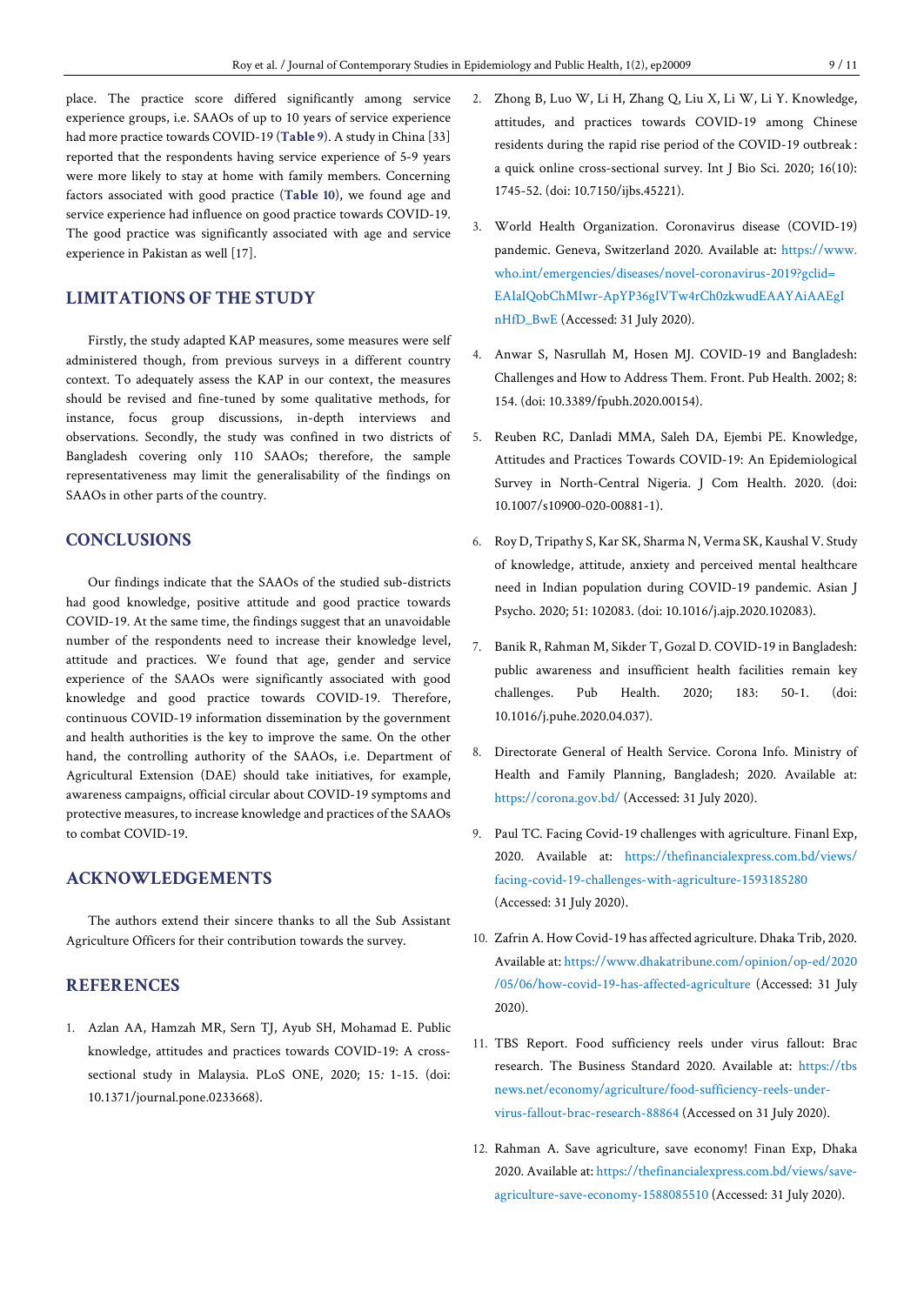- 13. Afrad MSI, Wadud F, Babu SC. Reforms in agricultural extension service system in Bangladesh. In Babu SC, Joshi, PK, eds. Agricultural Extension Reforms in South Asia: Status, Challenges, and Policy Options. Academic press; 2019: 13-40. <https://doi.org/10.1016/B978-0-12-818752-4.00002-3>
- 14. Islam R. Agriculture in the spotlight in Covid-hit Bangladesh. United News Bangladesh, Dhaka 2020. Available at: [http://www.](http://www.unb.com.bd/category/Special/agriculture-in-the-spotlight-in-covid-hit-bangladesh/53839) [unb.com.bd/category/Special/agriculture-in-the-spotlight-in](http://www.unb.com.bd/category/Special/agriculture-in-the-spotlight-in-covid-hit-bangladesh/53839)[covid-hit-bangladesh/53839](http://www.unb.com.bd/category/Special/agriculture-in-the-spotlight-in-covid-hit-bangladesh/53839) (Accessed: 31 July 2020).
- 15. Bose R, Hossain MA, Anam MM, Hasnat M, Kabir H. Performance of sub-assistant agricultural officer as a professional leader. Int J Nat Soc Sci. 2014; 1: 41-7. Available at: [http://ijnss.org/wp](http://ijnss.org/wp-content/uploads/2014/10/Article-7-pp-41-47.pdf)[content/uploads/2014/10/Article-7-pp-41-47.pdf](http://ijnss.org/wp-content/uploads/2014/10/Article-7-pp-41-47.pdf)
- 16. Person B, Sy F, Holton K, Govert B, Liang A, Sars N. Fear and Stigma: The Epidemic within the SARS Outbreak. Emerg Infect Dis. 2004; 10: 358-63. (doi: 10.3201%2Feid1002.030750).
- 17. Saqlain M, Munir MM, Rehman SU, Gulzar A, Naz S, Ahmed Z, Tahir AH, Mashhood M. Knowledge, attitude, practice and perceived barriers among healthcare workers regarding COVID-19: a cross sectional survey from Pakistan. J Hos Infect. 2020; 105: 419-23. (doi: 10.1016/j.jhin.2020.05.007).
- 18. Ajilore K, Atakiti I, Onyenankeya K. College students' knowledge, attitudes and adherence to public service announcements on Ebola in Nigeria: Suggestions for improving future Ebola prevention education programmes. Health Edu J. 2017; 76: 648-60. (doi: 10.1177/0017896917710969).
- 19. Alahdal H, Basingab F, Alotaibi R. An analytical study on the awareness, attitude and practice during theCOVID-19 pandemic in Riyadh, Saudi Arabia. J Infect Pub Health, 2020; 13(10): 1446-52. (doi: 10.1016/j.jiph.2020.06.015).
- 20. Banik R, Rahman M, Sikder T, Rahman QM, Pranta MUR. Investigating Knowlede, Attitudes, and Practices related to COVID-19 Outbreak among Bangladesh Young Adults: A webbased cross sectional analysis. [Preprint] 2020. (doi: 10.21203/rs.3.rs-37946/v1).
- 21. Farhana KM, Mannan KA. Knowledge and Perception towards Novel Coronavirus (COVID-19) in Bangladesh. Int Res J Busi Soc Sci. 2020; 6: 76-9. (doi: 10.2139/ssrn.3578477).
- 22. Haque T, Hossain KM, Bhuiyan MMR, Ananna SA, Chowdhury SH, Ahmed A, *et al*. Knowledge, attitude and practices (KAP) towards COVID-19 and assessment of risks of infection by SARS-CoV-2 among the Bangladeshi population: An online cross sectional survey. Epidem, [Reprint] 2020. (doi: 10.21203/rs.3.rs-24562/v1).
- 23. Karim A, Akter M, Mazid AHMT, Pulock AH, Aziz TT, Hayee S, *et al*. Knowledge and Attitudes towards COVID-19 in Bangladesh: Population-level estimation and a comparison of data by phone and online survey methods. [Reprint] 2020. (doi: 10.1101/2020.05.26.20104497).
- 24. Ferdous MZ, Islam MS, Sikder MT, Mosaddek ASM, Zegarra-Valdivia JA., Gozal D. Knowledge, attitude, and practice regarding COVID-19 outbreak in Bangladesh: An online-based crosssectional study. Pub Glob Health, [Preprint] 2020; 05: 20105700. (doi: 10.1101/2020.05.26.20105700).
- 25. Rahman A, Sathi NJ. Knowledge, Attitude, and Preventive Practices toward COVID-19 among Bangladeshi Internet Users. Electron J Gen Med. 2020; 17(5): em245. (doi: 10.29333/ejgm/8223).
- 26. Umapathi P, Manjunath G, Prasad NC. COVID -19 An Empirical Study on Knowledge, Awareness, and Practices of Adoni Residents. J Xi'an Uni Arch Tech. 2020; *XII*(V): 1336-50. (doi: 10.37896/JXAT12.05/1533).
- 27. Taber KS. The Use of Cronbach's Alpha When Developing and Reporting Research Instruments in Science Education. Res Sci Edu. 2020; 48: 1273-96. (doi: 10.1007/s11165-016-9602-2).
- 28. Hossain I. Mobile operators struggling to cope with rise in data consumption. Finan Exp, Dhaka 2020. Available [https://www.thefinancialexpress.com.bd/trade/mobile-operators](https://www.thefinancialexpress.com.bd/trade/mobile-operators-struggling-to-cope-with-rise-in-data-consumption-1587611418)[struggling-to-cope-with-rise-in-data-consumption-1587611418](https://www.thefinancialexpress.com.bd/trade/mobile-operators-struggling-to-cope-with-rise-in-data-consumption-1587611418) (Accessed: 31 July 2020).
- 29. Alzoubi H, Alnawaiseh N, Al-Mnayyis A, Abu- Lubad M, Aqel A, Shagahin HA. COVID-19 - Knowledge, Attitude and Practice among Medical and Non-Medical University Students in Jordan. J Pure Appl Microb. 2020; 14: 17-24. (doi: 10.22207/JPAM.14.1.04).
- 30. Bhagavathula AS, Aldhaleei WA, Rahmani J, Mahabadi MA, Bandari DK. Novel coronavirus (COVID-19) knowledge and perceptions: a survey on healthcare workers. MedRxiv 2020. (doi: 10.1101/2020.03.09.20033381).
- 31. Giao H, Han NTN, Khanh TV, Ngan VK, Tam VV, An PL. Knowledge and attitude toward COVID-19 among healthcare workers at District 2 Hospital, Ho Chi Minh City. Asian Pac J Trop Med, 2020; 13: 1-6. (doi: 10.4103/1995-7645.280396).
- 32. Cao J, Hu X, Cheng W, Yu L, Tu WJ, Liu Q. Clinical features and short-term outcomes of 18 patients with corona virus disease 2019 in intensive care unit. Inten Care Med. 2020; 46: 851-3. (doi: 10.1007/s00134-020-05987-7).